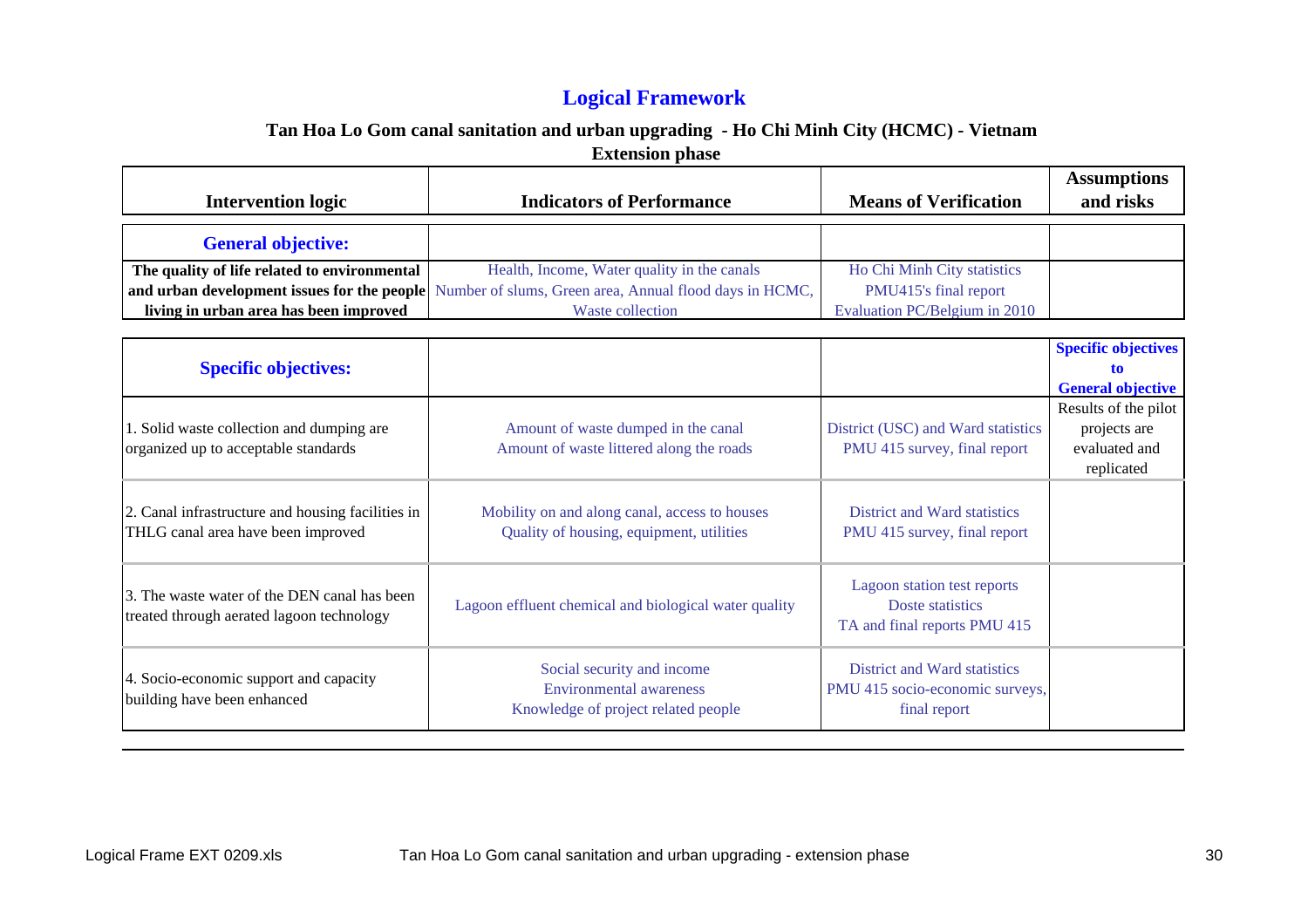| <b>Intervention logic</b>                                                                                   | <b>Indicators of Performance</b>                                                                                                                                                                                                                                                                                                                                                     | <b>Means of Verification</b>                                                                                                      | <b>Assumptions</b><br>and risks                                           |
|-------------------------------------------------------------------------------------------------------------|--------------------------------------------------------------------------------------------------------------------------------------------------------------------------------------------------------------------------------------------------------------------------------------------------------------------------------------------------------------------------------------|-----------------------------------------------------------------------------------------------------------------------------------|---------------------------------------------------------------------------|
| <b>Intermediate results:</b>                                                                                |                                                                                                                                                                                                                                                                                                                                                                                      |                                                                                                                                   | Interm. results to<br><b>Spec. Objectives</b>                             |
| 1.1. Primary collection of solid waste in the<br>Wards 3, 4, 7, 8 and 11 of district 6 has been<br>improved | 1.1.1. Collection routes reorganised on the grouped cells<br>basis<br>1.1.2. Number of collectors signing the contract<br>1.1.3. Number of HH in the wards signing the contract and<br>paying the fee<br>1.1.4. Solid waste collection time and distance<br>1.1.5. Income of the collectors<br>1.1.6. Numbers of carts provided<br>1.1.7. Numbers of uniforms and equipment provided | District and Ward statistics<br>PMU 415 surveys, accounting,<br>maps, final report                                                | Collection fees meet<br>operational costs of<br>collecting and<br>dumping |
| 1.2. A small tranfer station has been built and<br>put into operation in Ward 7                             | 1.2.1. Construction documents<br>1.2.2. Number of STS staff trained and assigned<br>1.2.3. Number of collectors attached to STS<br>1.2.4. Weight of waste in/out STS every day                                                                                                                                                                                                       | Site reports, Certificate of<br>acceptance and handover,<br>STS operation reports,<br>PMU <sub>415</sub> evaluation, final report |                                                                           |
| 1.3. Solid waste collection and dumping have<br>been evaluated                                              | 1.3.1. Evaluating results are published<br>1.3.2. Number of people who have read the report<br>1.3.3. References in media referring to the results                                                                                                                                                                                                                                   | <b>Evaluation reports</b><br>Press references                                                                                     |                                                                           |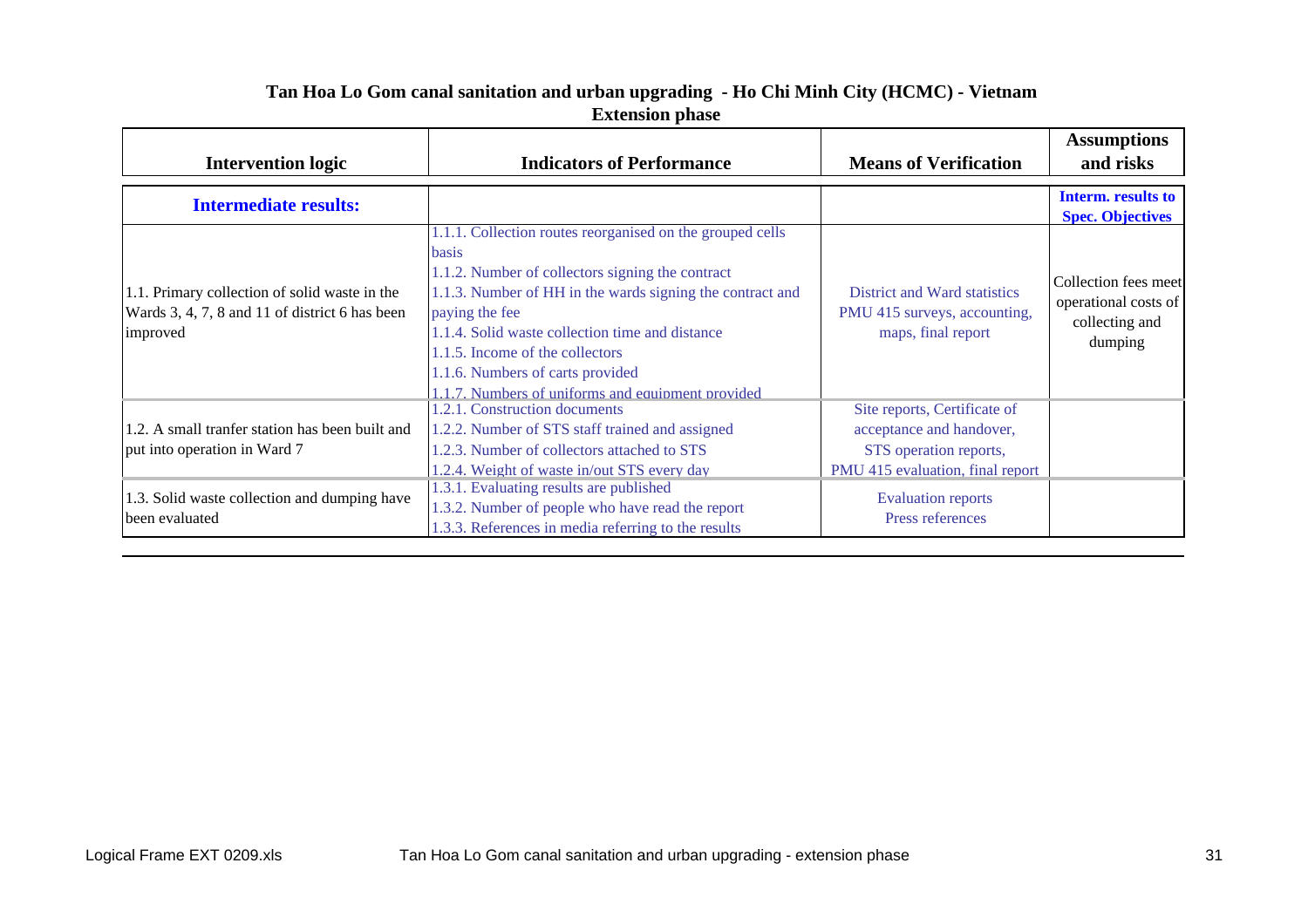| <b>Intervention logic</b>                                                                                                                                       | <b>Indicators of Performance</b>                                                                                                                                                                                                                                                                                                                                                                                                                                   | <b>Means of Verification</b>                                                                                                                                          | <b>Assumptions</b><br>and risks                                     |
|-----------------------------------------------------------------------------------------------------------------------------------------------------------------|--------------------------------------------------------------------------------------------------------------------------------------------------------------------------------------------------------------------------------------------------------------------------------------------------------------------------------------------------------------------------------------------------------------------------------------------------------------------|-----------------------------------------------------------------------------------------------------------------------------------------------------------------------|---------------------------------------------------------------------|
| <b>Intermediate results:</b>                                                                                                                                    |                                                                                                                                                                                                                                                                                                                                                                                                                                                                    |                                                                                                                                                                       | Interm. results to<br><b>Spec. Objectives</b>                       |
| 2.1. The canal infrastructure in Ward 11 has<br>been improved                                                                                                   | 2.1.1. Frequency and level of floods in the area<br>2.1.2. Number of people using the infrastructure<br>2.1.3. Accessibility of the area<br>2.1.4. Number and kind of activities in the area<br>2.1.5. Satisfaction of the inhabitants                                                                                                                                                                                                                             | As-built relocation plans<br>District and Ward statistics<br>PMU 415 surveys, final report                                                                            | Maintenance of<br>canal and housing<br>infrastructure is<br>assured |
| 2.2. The housing facilities in Ward 11 have<br>been improved (relocation and urban upgrading $\vert 2.2.5$ . Access to owners, solid waste, fire dept.<br>area) | 2.2.1. Construction materials used<br>2.2.2. Connections to electr, water, drainage<br>2.2.3. Flood frequency and level<br>$2.2.4$ . Green area<br>2.2.6. % of PAPs officially registered (BOLUC)<br>2.2.7. % of PAPs resettled in apartments<br>2.2.8. Access HH to social services (educ, health)<br>2.2.9. Satisfaction of the inhabitants                                                                                                                      | As-built plans of housing and<br>upgrading areas<br><b>District and Ward statistics</b><br>PMU 415 surveys, final report                                              |                                                                     |
| 2.3. A site and services area in Ward Bing<br>Hung Hoa has been constructed to relocate<br>people from Ward 11, District 6                                      | 2.3.1. Construction documents<br>2.3.2. % of PAPs relocated in S&S project<br>2.3.3. % of households still there after 5 y<br>2.3.4. % of PAPs officially registered (BOLUC)<br>2.3.5. Access HH to social services (educ, health)<br>2.3.6. % of households connected to water, el, drain<br>2.3.7. Accessibility of the area<br>2.3.8. Nr of housing loans and houses built<br>2.3.9. Satisfaction of the inhabitants<br>2.4.1. Evaluating results are published | Ward statistics, as-built plans of<br>the infrastructure, Certificate of<br>acceptance and handover,<br>School operation reports,<br>PMU 415 evaluation, final report |                                                                     |
| 2.4. The improved canal infrastructure and<br>housing facilities have been evaluated                                                                            | 2.4.2. Number of people who got the report<br>2.4.3. References in media referring to the results                                                                                                                                                                                                                                                                                                                                                                  | <b>Evaluation reports</b><br>Press references                                                                                                                         |                                                                     |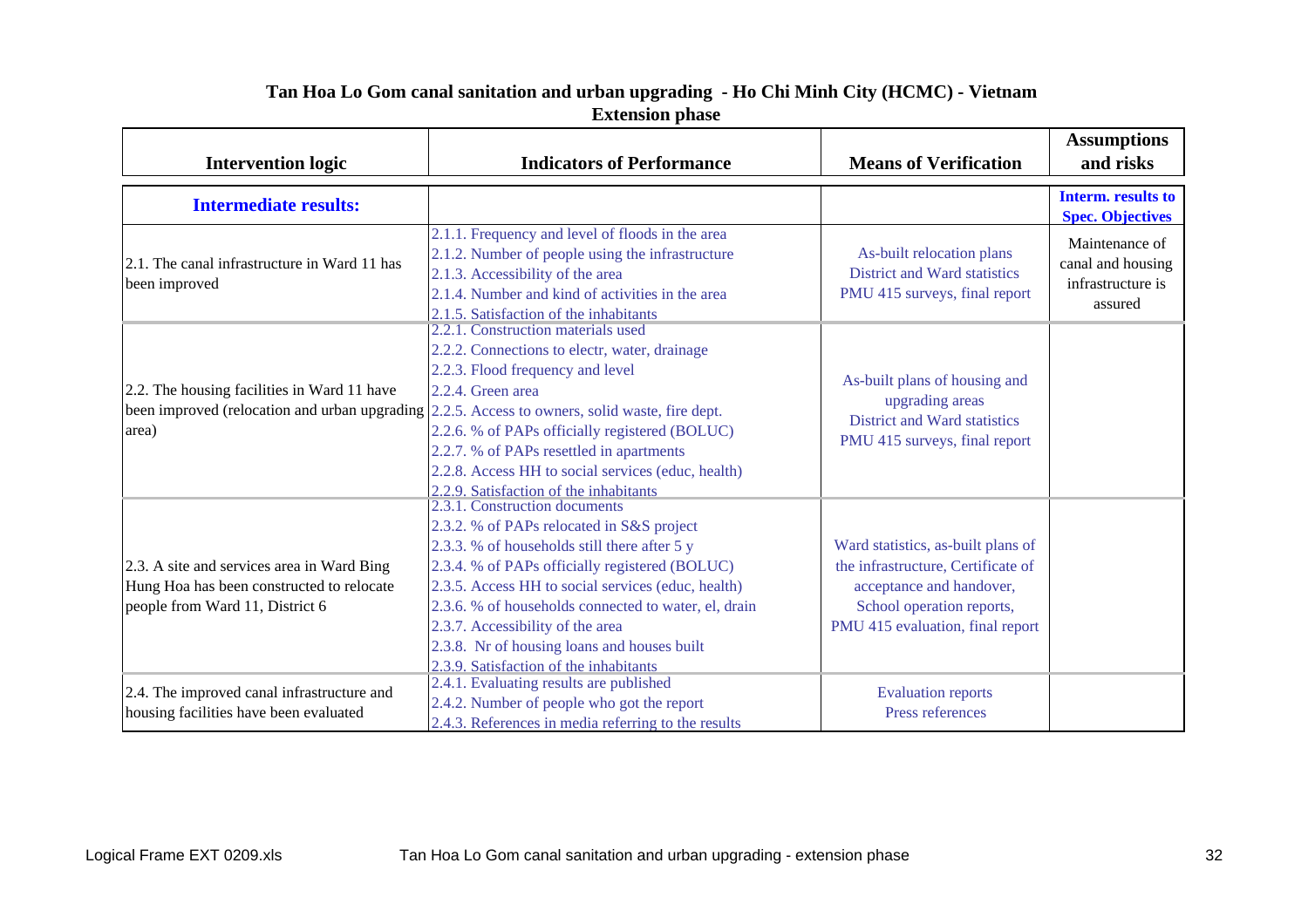|                                                                                                                                       |                                                                                                                                                                                                                                                                                                                                                                                                                            |                                                                                                                                                                                                                                                                    | <b>Assumptions</b>                                                                               |
|---------------------------------------------------------------------------------------------------------------------------------------|----------------------------------------------------------------------------------------------------------------------------------------------------------------------------------------------------------------------------------------------------------------------------------------------------------------------------------------------------------------------------------------------------------------------------|--------------------------------------------------------------------------------------------------------------------------------------------------------------------------------------------------------------------------------------------------------------------|--------------------------------------------------------------------------------------------------|
| <b>Intervention logic</b>                                                                                                             | <b>Indicators of Performance</b>                                                                                                                                                                                                                                                                                                                                                                                           | <b>Means of Verification</b>                                                                                                                                                                                                                                       | and risks                                                                                        |
| <b>Intermediate results:</b>                                                                                                          |                                                                                                                                                                                                                                                                                                                                                                                                                            |                                                                                                                                                                                                                                                                    | Interm. results to<br><b>Spec. Objectives</b>                                                    |
| 3.1. An aerated lagoon wastewater treatment<br>plant for Ward Bing Hung Hoa has been<br>studied                                       | 3.1.1. Study results are published<br>3.1.2. Number of meetings to discuss study results                                                                                                                                                                                                                                                                                                                                   | Study reports<br>Minutes of meetings                                                                                                                                                                                                                               | Maintenance of the<br>aerated lagoon<br>infrastructure is<br>assured                             |
| 3.2. An aerated lagoon wastewater treatment<br>plant for Ward Bing Hung Hoa has been<br>constructed and treats the water of Den canal | 3.2.1. Construction documents (site reports etc.)<br>3.2.2. Number of staff trained and assigned to WWTP<br>3.2.3. Quality of effluents according to VN standard<br>3.2.4. Volume of effluents according to VN standard<br>3.2.5. Kind and quality of fish in maturation fishponds<br>3.2.6. Number of people fishing in the fishponds<br>3.2.7. Complaints and satisfaction from neighbours (smell,<br>mosquitos, floods) | As-built plans of the infrastructure<br>Certificate of acceptance and<br>handover<br>Water quality analysis reports<br>Fish quality analysis reports<br>Lagoon operation reports<br>PMU 415 TA evaluation reports<br>Ward, District and PC reports<br>Final report | Technicians of the<br>aerated lagoon got<br>proper operations<br>training                        |
| 3.3. Institutional capacity building concerning<br>waste water treatment has been assured                                             | 3.3.1. Nr of meetings with related institutions and depts.<br>(Doste, universities, etc.)<br>3.3.2. Nr of trainings, workshops, studytours organised<br>3.3.3. Nr of research programs with VN universities<br>3.3.4. Nr of foreign experts' supporting missions<br>3.3.5. Foreign university capacity to support research<br>program<br>3.3.6. Nr of students and teachers involved in training and<br>research           | Minutes of meetings<br>PMU 415 reports<br>TA report university research<br>Publications from research<br><b>Evaluation reports</b><br>Final report                                                                                                                 | Willingness from all<br>stakeholders<br>involved to set up<br>research programs<br>at BHH lagoon |
| 3.4. The aerated lagoon has been evaluated                                                                                            | 3.4.1. Evaluating results are published<br>3.4.2. Number of seminar(s) on the results<br>3.4.2. Number of people who have read the report<br>3.4.3. References in media referring to the results                                                                                                                                                                                                                           | <b>Evaluation reports</b><br>Press references                                                                                                                                                                                                                      |                                                                                                  |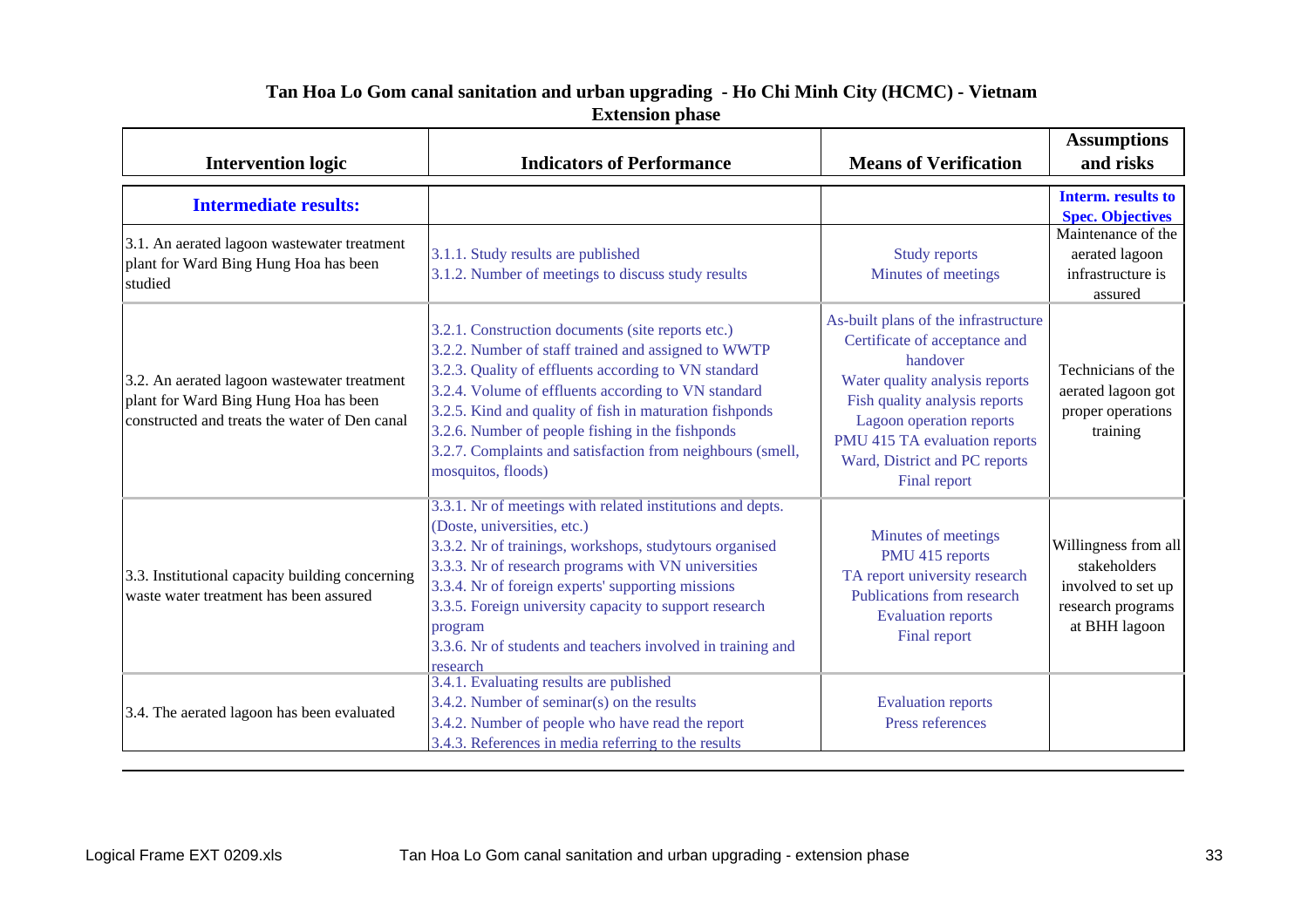| <b>Intervention logic</b>                                                                                               | <b>Indicators of Performance</b>                                                                                                                                                                                                                                                                                                                                                                                                                                                                                                                           | <b>Means of Verification</b>                                                                                                                                                                                          | <b>Assumptions</b><br>and risks                                                 |
|-------------------------------------------------------------------------------------------------------------------------|------------------------------------------------------------------------------------------------------------------------------------------------------------------------------------------------------------------------------------------------------------------------------------------------------------------------------------------------------------------------------------------------------------------------------------------------------------------------------------------------------------------------------------------------------------|-----------------------------------------------------------------------------------------------------------------------------------------------------------------------------------------------------------------------|---------------------------------------------------------------------------------|
| <b>Intermediate results:</b>                                                                                            |                                                                                                                                                                                                                                                                                                                                                                                                                                                                                                                                                            |                                                                                                                                                                                                                       | Interm. results to<br><b>Spec. Objectives</b>                                   |
| 4.1. Environmental awareness of the<br>community in the project area has been<br>enhanced                               | 4.1.1.1. (School awareness) Nr of teachers and students<br>4.1.1.2. (School awareness) Nr of teaching sets<br>4.1.2.1. (Children awareness W11) Number of children<br>4.1.2.2. (Children awareness W11) Nr of campaigns<br>4.1.3.1. (Training for awareness trainers)<br>Number and kind of people trained<br>4.1.3.2. (Training for awareness trainers) Number and kind<br>of regular activities organized with the local authorities<br>4.1.4.1. (Public awareness raising) Number and kind of<br>pedagogical material produced (CD, web, poster, films) | District and Ward statistics<br>PMU 415 surveys and reports,<br>accounting, final report                                                                                                                              | District officials<br>continue awareness<br>rising activities in<br>other Wards |
| 4.2. Community participation has been used as<br>a tool to guarantee successful relocations and<br>housing improvements | 4.2.1. (urban upgrading) Nr of HH connected to water,<br>electricity, drainage, septic tank<br>4.2.2.1. (relocation) Nr of consultation meetings with<br>relocatees on design etc.<br>4.2.2.2. (relocation) Nr of relocatees consulting information<br>center (law, finance, construction matters)<br>4.2.3.1. (relocation) Appointment of relocatees' construction<br>supervisors<br>4.2.3.2. (relocation) Establishment apartment block<br>management boards and contracts, trainings organized                                                          | District and Ward statistics<br>PMU 415 evaluation surveys and<br>reports<br>information center visitor list and<br>reports<br>construction site reports<br>Management board contracts and<br>reports<br>final report |                                                                                 |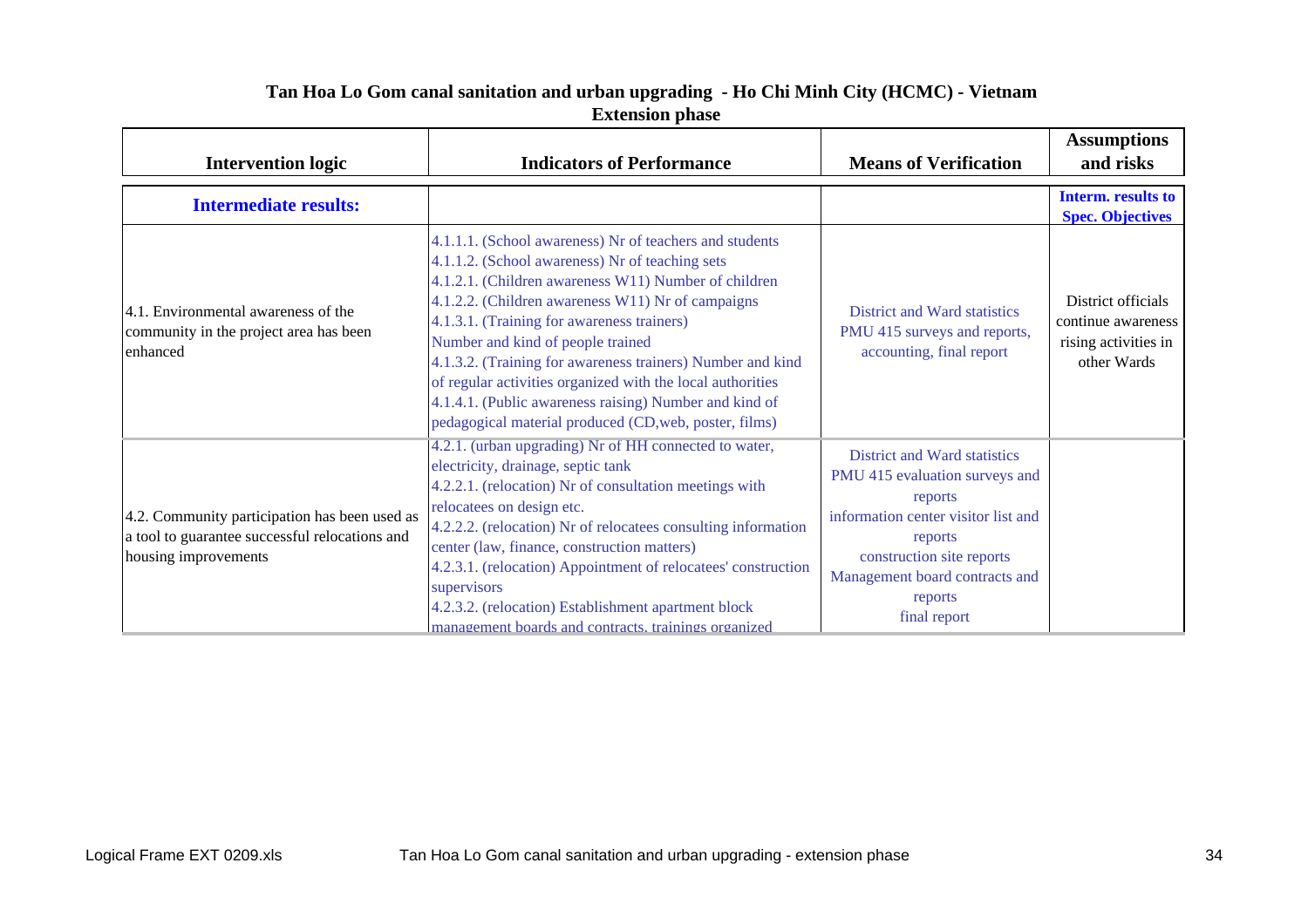| <b>Intervention logic</b>                                                                                            | <b>Indicators of Performance</b>                                                                                                                                                                                                                                                                                                                                                                                                                                                                                | <b>Means of Verification</b>                                                                                                                                                    | <b>Assumptions</b><br>and risks                                                                           |
|----------------------------------------------------------------------------------------------------------------------|-----------------------------------------------------------------------------------------------------------------------------------------------------------------------------------------------------------------------------------------------------------------------------------------------------------------------------------------------------------------------------------------------------------------------------------------------------------------------------------------------------------------|---------------------------------------------------------------------------------------------------------------------------------------------------------------------------------|-----------------------------------------------------------------------------------------------------------|
| <b>Intermediate results:</b>                                                                                         |                                                                                                                                                                                                                                                                                                                                                                                                                                                                                                                 |                                                                                                                                                                                 | <b>Interm.</b> results to<br><b>Spec. Objectives</b>                                                      |
| 4.3. Socio-economic activities have been<br>organised to support relocatees and people<br>living in the project area | 4.3.1.1.(credits, loans) Budget and nr of members of<br>savings/credits programs in W11 and BHH<br>4.3.1.2. (credits, loans) Budget and number of construction<br>loans in BHH<br>4.3.2.1. (job creation) Nr of courses and trainees for<br>vocational training<br>4.3.2.2. (job creation) Nr of people who find a job in market<br>and workshops W11<br>4.3.3.1. (education) Nr of relocated children admitted to<br><b>BHH</b> primary school<br>4.3.3.2. (education) Distance of pupils' homes to BHH school | District and Ward statistics<br>PMU 415 evaluation surveys and<br>reports<br>Social workers' reports<br>School year reports and pupils<br>address lists<br>Project final report |                                                                                                           |
| 4.4. Institutional capacity has been<br>strenghtened through training and seminars                                   | 4.4.1. Number of seminars, workshops and trainings<br>4.4.2. Number and job of participants attending<br>4.4.3. Number and kind of institutions involved                                                                                                                                                                                                                                                                                                                                                        | Workshop reports<br>PMU 415 SC reports<br>final report                                                                                                                          |                                                                                                           |
| 4.5. Close collaboration between the<br>departments of HCMC and other donors has<br>been assured                     | 4.5.1. Number of ODAP meetings and workshops<br>4.5.2. Number of info requests at ODAP office<br>4.5.3. Number of ODAP Newsletters published                                                                                                                                                                                                                                                                                                                                                                    | Minutes of ODAP SC meetings<br>Workshop handouts and reports<br><b>ODAP</b> and <b>DPI</b> statistics<br><b>ODAP</b> Newsletters                                                | <b>Budget and Human</b><br>Resources available<br>at DPI<br>Donors continue<br>cooperation and<br>support |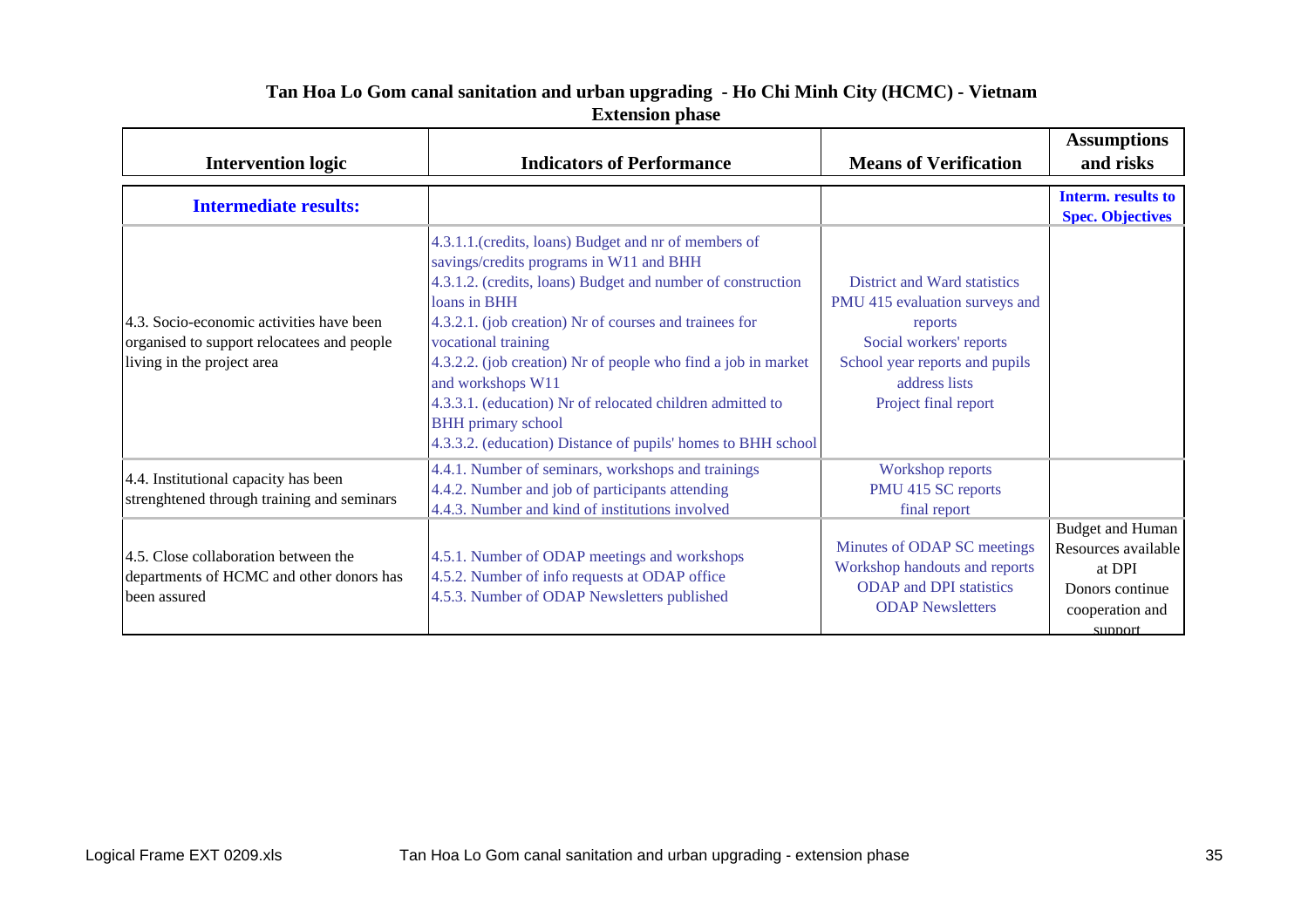#### **ANNEX 6.1.: Logical Framework**

#### **Sanitation and urban upgrading of Tan Hoa Lo Gom (THLG) basin - Ho Chi Minh City (HCMC) - Vietnam**

 **Extension phase**

| <b>Activities</b>                                                                        | <b>Belgian contribution</b><br>(EUR) | <b>Counter Value Fund</b><br>(EUR) | <b>Vietnamese Contribution</b><br>(EUR) | <b>Assumptions and risks</b><br><b>Activities to expected results</b> |
|------------------------------------------------------------------------------------------|--------------------------------------|------------------------------------|-----------------------------------------|-----------------------------------------------------------------------|
| 1. Solid Waste collection and dumping                                                    |                                      |                                    |                                         |                                                                       |
| 1.1.1. Production and supply of cyclocarts                                               | 21,000                               |                                    |                                         | The accessibility of the carts to the households can be assured       |
| 1.1.2. Supply of uniforms and other materials                                            | 10,000                               |                                    |                                         | The domestic volume per household roughly remain the same             |
|                                                                                          |                                      |                                    |                                         |                                                                       |
| 1.2.1. Construction of Small Transfer Station<br>1.2.2. Supply of mechanical equipment   | 250,000<br>200,000                   |                                    |                                         | The land for the STS will be timely available                         |
|                                                                                          | 3,000                                |                                    |                                         | The accessibility of the carts to the STS can be assured              |
| 1.2.3. Training of STS operators                                                         |                                      |                                    |                                         |                                                                       |
| 1.3.1. Audit and evaluation                                                              | 46,300                               |                                    |                                         |                                                                       |
| <b>Totals</b>                                                                            | 530,300                              |                                    |                                         |                                                                       |
| 2. Canal infrastructure and housing improved                                             |                                      |                                    |                                         |                                                                       |
| 2.1.1. Final design                                                                      | 175,000                              |                                    |                                         | Final design timely approved                                          |
| 2.1.2. Execution of canal infrastructure works                                           |                                      | 260,600                            |                                         |                                                                       |
| 2.1.3. Related infrastructure facilities are built                                       |                                      | 1,197,000                          |                                         |                                                                       |
|                                                                                          |                                      |                                    |                                         |                                                                       |
| 2.2.1. Final design and Vietnamese feasability study                                     |                                      |                                    |                                         | 17,000 FS timely approved by Vietnamese authorities                   |
| 2.2.2. Land acquisition and lost assets compensation                                     |                                      |                                    |                                         | 3,738,300 Land acquisition timely started                             |
| 2.2.3. Construction of 70 apartments                                                     |                                      | 299,000                            |                                         |                                                                       |
| 2.2.4. Construction of 130 apartments                                                    |                                      | 926,500                            |                                         |                                                                       |
| 2.2.5. Construction of the market, industrial building                                   |                                      | 274,400                            |                                         |                                                                       |
|                                                                                          |                                      |                                    |                                         |                                                                       |
| 2.3.1. Vietnamese feasability study                                                      |                                      |                                    |                                         | 8,500 FS timely approved by Vietnamese authorities                    |
| 2.3.2. Land acquisition                                                                  |                                      |                                    |                                         | 212,700 Land acquisition timely started                               |
| 2.3.3. Final design                                                                      | 40,600                               |                                    |                                         |                                                                       |
| 2.3.4. Construction of infrastructure for 150 plots<br>2.3.5. Construction of the market | 372,300                              |                                    |                                         |                                                                       |
| 2.3.6. Supervision of the works                                                          | 127,600<br>15,000                    |                                    |                                         |                                                                       |
| 2.3.7. Attribution of housing construction loans                                         | 243,600                              |                                    |                                         |                                                                       |
| 2.3.8. Relocation policy definition                                                      | 17,400                               |                                    |                                         | Relocation policy timely agreed upon                                  |
| 2.3.9. Lawyer support                                                                    | 6,400                                |                                    |                                         |                                                                       |
| 2.3.10. Capacitiy building                                                               | 63,400                               |                                    |                                         |                                                                       |
|                                                                                          |                                      |                                    |                                         |                                                                       |
| 2.4.1. Audit and evaluation                                                              | 40,500                               |                                    |                                         |                                                                       |
| <b>Totals</b>                                                                            | 1.101.800                            | 2.957,500                          | 3.976.500                               |                                                                       |